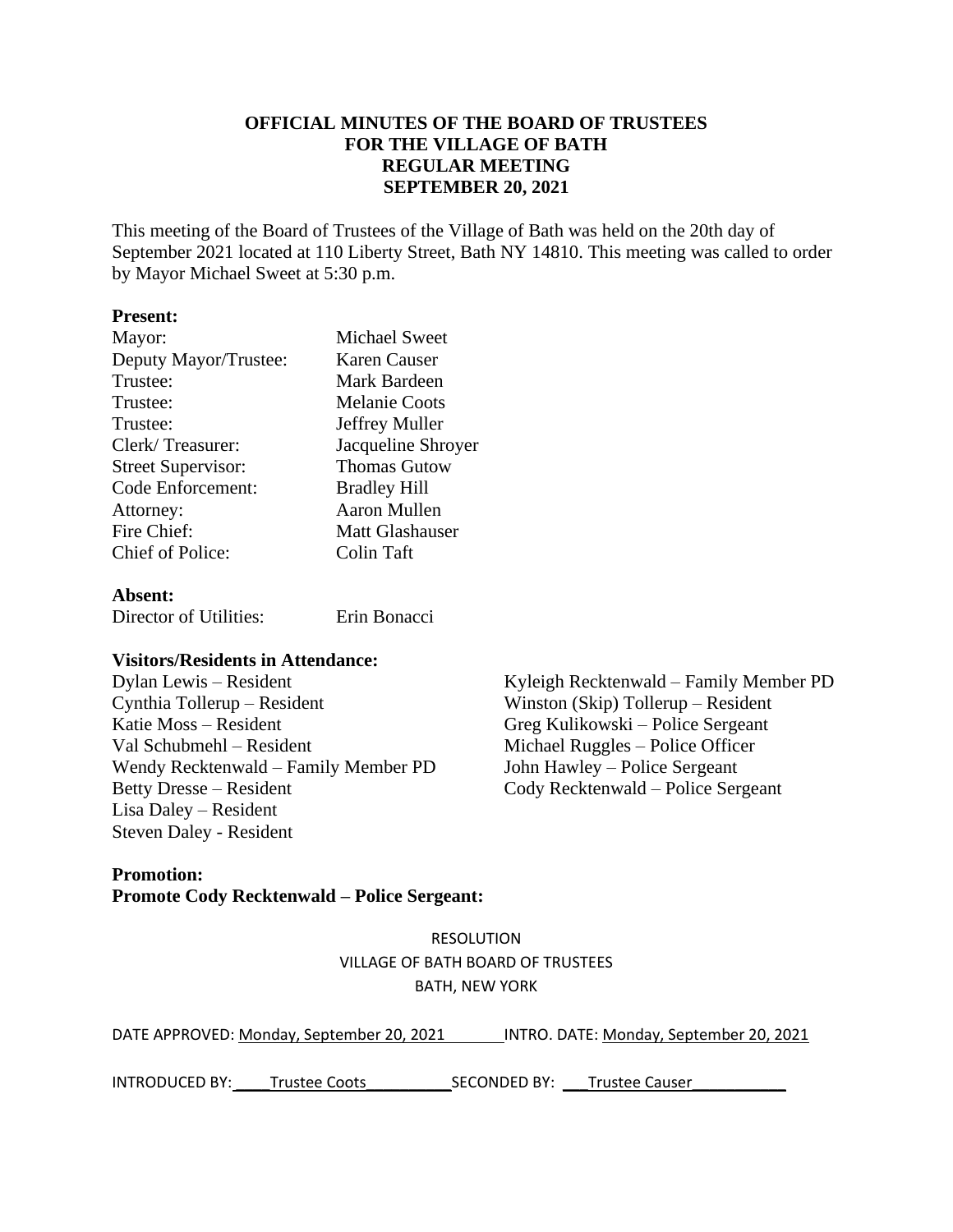| VOTE: | <b>Mayor Sweet</b>    | Aye | Nav | Abstain | Not Present |
|-------|-----------------------|-----|-----|---------|-------------|
|       | <b>Trustee Causer</b> | Aye | Nav | Abstain | Not Present |
|       | Trustee Bardeen       | Aye | Nav | Abstain | Not Present |
|       | <b>Trustee Coots</b>  | Aye | Nav | Abstain | Not Present |
|       | <b>Trustee Muller</b> | Aye | Nav | Abstain | Not Present |

TITLE: Appointment of Cody Recktenwald as Police Sergeant for the Village of Bath.

WHEREAS, Police Sergeant William Baker retired from the Village of Bath effective on August 31, 2021;

WHEREAS, Chief of Police, Colin Taft, recommends Cody Recktenwald to be appointed Police Sergeant effective September 20, 2021 upon the following stipulations:

- Cody Recktenwald will be appointed Police Sergeant, consistent with Steuben County Civil Service Rules & Regulations, effective Monday, September 20, 2021. He will sign the oath of office for said appointment on Monday, September 20, 2021 before the Bath Village Clerk.
- Commencing Monday, September 20, 2021, Cody Recktenwald will be appointed as Police Sergeant and be on a probationary period for 12 weeks, consistent with Steuben County Civil Service Rules and Regulations.
- Cody Recktenwald will receive compensation and benefits pursuant to the collective bargaining agreement between the Village of Bath Board of Trustees and the Bath Police Benevolent Association.

BE IT RESOLVED, that the Village of Bath Board of Trustees is hereby appointing Cody Recktenwald to the position of Police Sergeant contingent on the aforementioned stipulations.

Attest hereto:

Jacqueline Shroyer, Village Clerk-Treasurer

# **Visitors:**

# **Cindy Tollerup – Locust Street:**

They heard the village will be removing stop signs on Locust Street. They are asking the Village to reconsider. These stops sign have been there over 20 years. People are already running them all the time. There are several kids that walk that road, people walk their dogs and students run on that road. Kids don't stop their bikes for traffic there and run into the road all the time. Mayor explained this is the only intersection that has a three way stop and there are kids all over the town with a T intersection and they don't have a stop sign.

Residents asked what prompted the sign removal? Village response was a complaint came in that people were rolling through the stop sign. Village put signs in 30 years ago because of the hill that goes down to the fruit loop.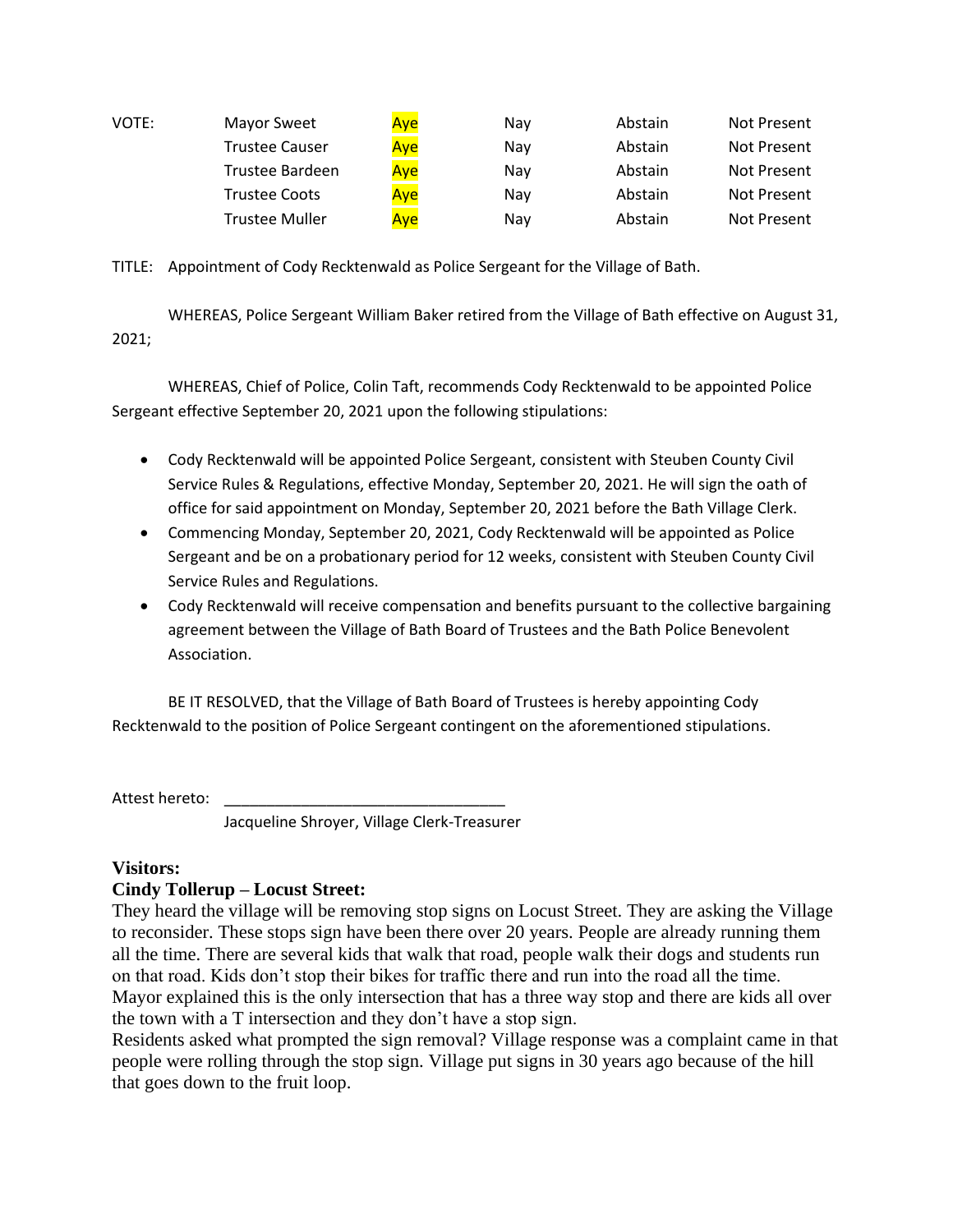Resident's state there are no sidewalks in that neighborhood at all. Stop signs also help parents teach their kids the importance of any stop signs.

Colin thinks it sounds like a need for reduced speed limit and not keeping the stop signs. More research will be done before a decision is made and a public hearing takes place.

### **Appointments:**

#### **Joe Dunning – Resignation Planning Board:**

Motion made by Trustee Bardeen, seconded by Trustee Muller to approve the resignation of Joe Dunning for the Planning Board. All present were in favor and the motion was carried.

#### **Audit of Bills:**

Motion made by Trustee Coots, seconded by Trustee Bardeen to approve the payment of the Village bills in the amount of \$328,165.61 plus the Empire Emergency Invoice in the amount of \$12,797.36. All present were in favor and the motion was carried.

#### **Department Head Reports:**

#### **Thomas Gutow, Street Superintendent:**

Street Report was received.

#### **Colin Taft, Chief of Police:**

Police Report was received.

#### **Bradley Hill, Code Enforcement:**

Code Enforcement Report was received.

### **Matthew Glashauser, Fire Chief:**

Fire Department Report was received.

### **Erin Bonacci, BEGWS Director:**

BEGWS Minutes were received.

#### **Jacqueline Shroyer, Clerk/Treasurer Report:**

Clerk/Treasurer Report was received.

Motion made by Trustee Muller, seconded by Trustee Bardeen to approve the following budget modifications. All present were in favor and the motion was carried.

Increase A3120.2 by \$2,300.00 Decrease A1990.4 by \$2,300.00 To increase Police Equipment for holsters.

Increase A1289 by \$10,012.96 Increase A1990.4 by \$10,012.96 To increase budget for back revenue for traffic light fees.

### **New Business:**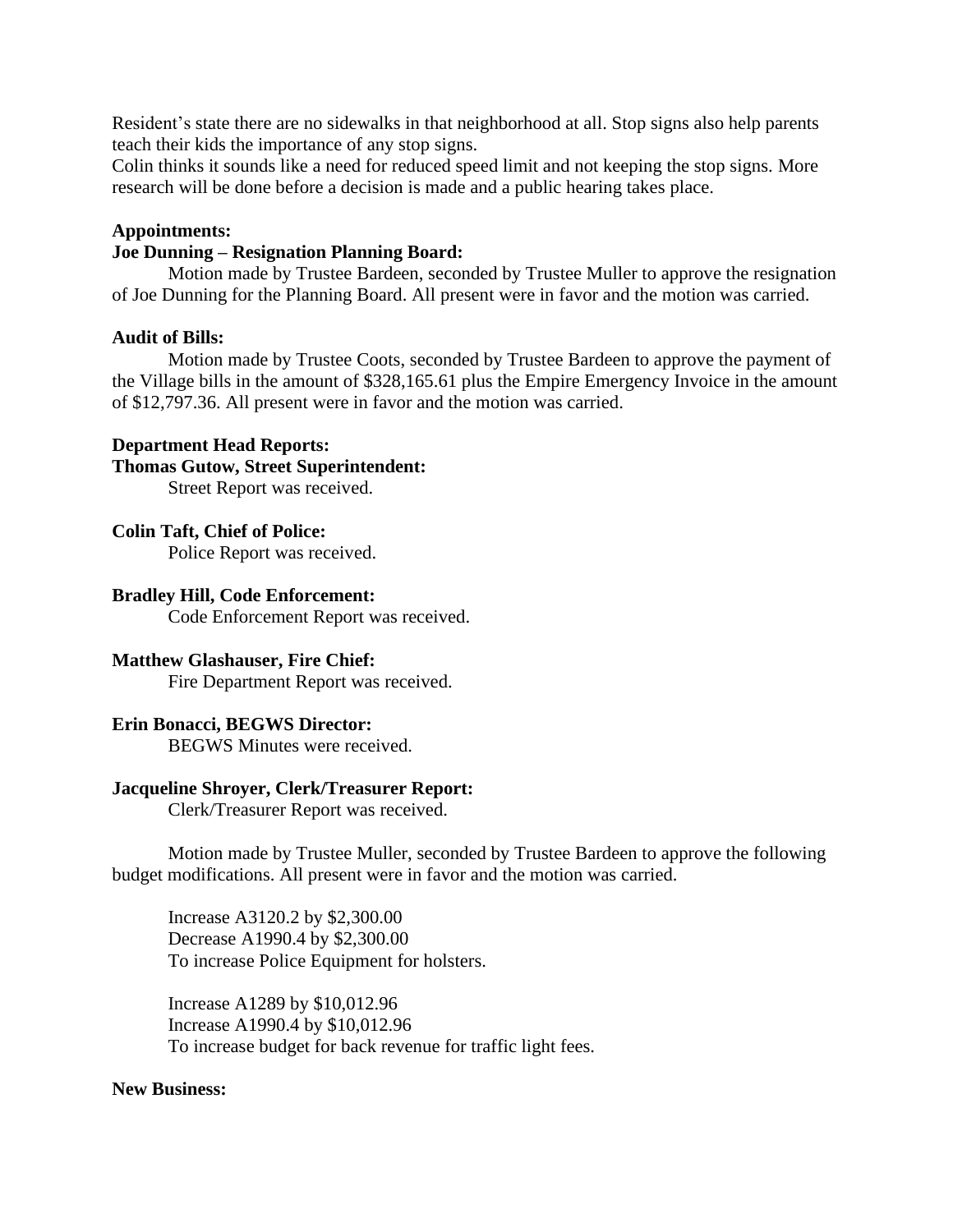#### **Field Training Officer School – Jackson:**

Motion made by Trustee Muller, seconded by Trustee Bardeen to approve Police Officer, Michael Jackson Jr., to attend Field Training Officer School in Big Flats on September 13, 23, and 24<sup>th</sup> of 2021. Cost is \$25. All present were in favor and the motion was carried.

## **ALERRT Level 2 School – Recktenwald & Kulikowski:**

Motion made by Trustee Muller, seconded by Trustee Causer to approve Sgt. Recktenwald and Sgt. Kulikowski to attend ALERRT Level 2 school September 15 – 16, 2021 in Hornell from 8-4 p.m. The only cost will be for meals. All present were in favor and the motion was carried.

### **Supervisor's school – Sgt. Recktenwald:**

Motion made by Trustee Muller, seconded by Trustee Causer to approve Sgt. Recktenwald to attend Supervisor's school, which is a mandatory training within 1 year of promotion, for 3 weeks in Rochester, NY. The cost is \$1,304.25 plus room and meals. All present were in favor and the motion was carried.

#### **Resignation of School Crossing Guard – Kimberly Conrad:**

Motion made by Trustee Bardeen, seconded by Trustee Muller to approve the resignation of School Crossin Guard, Kimberly Conrad, effective immediately. All present were in favor and the motion was carried.

#### **Approve Ford to Auction with Towing:**

Motion made by Trustee Muller, seconded by Trustee Bardeen to declare the 2016 Ford Explorer for the Police Department surplus and to approve the vehicle to go to auction. All present were in favor and the motion was carried.

#### **Resignation of Part Time Police Officer – Thomas Nybeck:**

Motion made by Trustee Coots, seconded by Trustee Causer to approve the resignation of Part Time Police Officer, Thomas Nybeck, effective September 3, 2021. All present were in favor and the motion was carried.

#### **Approve Village Auction for Bicycles & advertising:**

Motion made by Trustee Coots, seconded by Trustee Bardeen to declare the bicycles in the garage as surplus and to approve the Village Police Department to conduct an auction and to advertise said auction for these bicycles. All present were in favor and the motion was carried.

**WWTP Upgrades: Negative Declaration:**

> RESOLUTION VILLAGE OF BATH BOARD OF TRUSTEES BATH, NEW YORK

DATE APPROVED: Monday, September 20, 2021 INTRO. DATE: Monday, September 20, 2021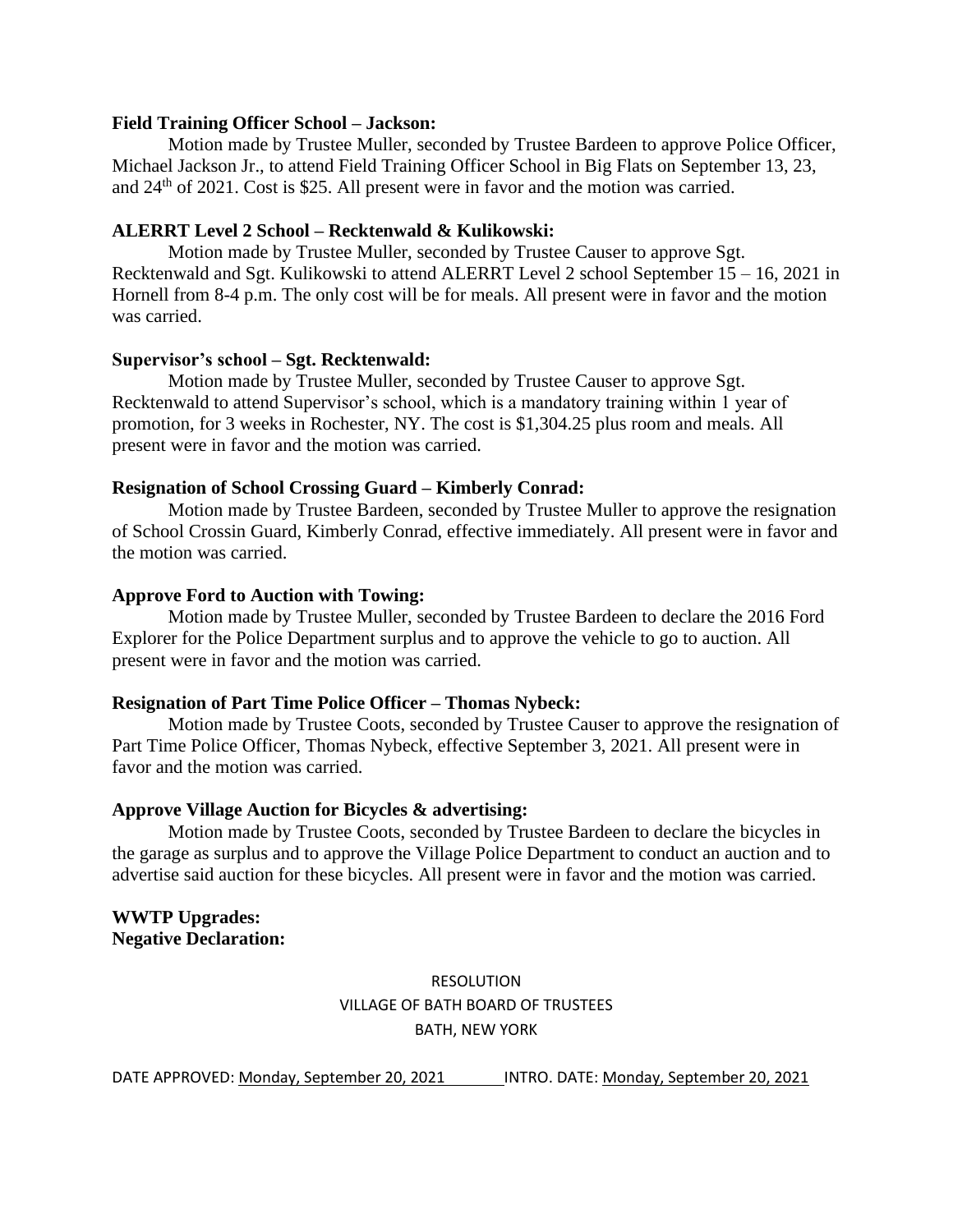| <b>INTRODUCED BY:</b> | <b>Trustee Muller</b> |     | <b>SECONDED BY:</b> | Trustee Bardeen |                    |
|-----------------------|-----------------------|-----|---------------------|-----------------|--------------------|
| VOTE:                 | <b>Mayor Sweet</b>    | Aye | Nav                 | Abstain         | <b>Not Present</b> |
|                       | <b>Trustee Causer</b> | Aye | Nay                 | Abstain         | <b>Not Present</b> |
|                       | Trustee Bardeen       | Aye | Nay                 | Abstain         | Not Present        |
|                       | <b>Trustee Coots</b>  | Aye | Nav                 | Abstain         | <b>Not Present</b> |
|                       | <b>Trustee Muller</b> | Aye | Nay                 | Abstain         | Not Present        |
|                       |                       |     |                     |                 |                    |

#### **State Environmental Quality Review Act Negative Declaration Resolution**

| Name of Action:<br>Village of Bath Wastewater Treatment Plant Upgrades |                                                                                                                                                                                                                                                                                                                                                                                                                                              |  |  |
|------------------------------------------------------------------------|----------------------------------------------------------------------------------------------------------------------------------------------------------------------------------------------------------------------------------------------------------------------------------------------------------------------------------------------------------------------------------------------------------------------------------------------|--|--|
| <b>WHEREAS:</b>                                                        | The Village of Bath is undertaking the Village of Bath Wastewater<br>TreatmentPlant Upgrades (Project); and                                                                                                                                                                                                                                                                                                                                  |  |  |
| <b>WHEREAS:</b>                                                        | The Project involves various upgrades to the Village of Bath<br>Wastewater Treatment Plant (WWTP) to meet new discharge permit<br>requirements, replace aging equipment and infrastructure, increase<br>the capacity of the WWTP to treatadditional wastewater. Also<br>included is the construction of new facilities to incorporate membrane<br>technology into the wastewater treatment and solids handling<br>processes at the WWTP; and |  |  |
| <b>WHEREAS:</b>                                                        | The Project was classified by the Village Board of Trustees of the<br>Village of Bath (Village) as a Type 1 action; and                                                                                                                                                                                                                                                                                                                      |  |  |
| <b>WHEREAS:</b>                                                        | The Village, acting as lead agency under New York State<br>Environmental QualityReview Act (SEQRA), has undertaken a<br>coordinated review with various public agencies in accordance with<br>the State Environmental Review Process; and                                                                                                                                                                                                    |  |  |
| <b>WHEREAS:</b>                                                        | The Full Environmental Assessment Form (FEAF), which can be used<br>to evaluate actions undergoing a coordinated review, has been<br>completed by GHD to evaluate the Project; and                                                                                                                                                                                                                                                           |  |  |
| <b>WHEREAS:</b>                                                        | The Project was reviewed by the Office of Parks, Recreation and<br>Historic Preservation (OPRHP) and OPRHP determined that the Project<br>will have no impact upon cultural resources in or eligible for inclusion<br>in the State and National Register of Historic Places; and                                                                                                                                                             |  |  |
| <b>WHEREAS:</b>                                                        | The Village have considered the Project and reviewed Part 1, Part 2 and<br>Part 3 of the FEAF in order to determine whether the Project will have a<br>significant adverseimpact on the environment.                                                                                                                                                                                                                                         |  |  |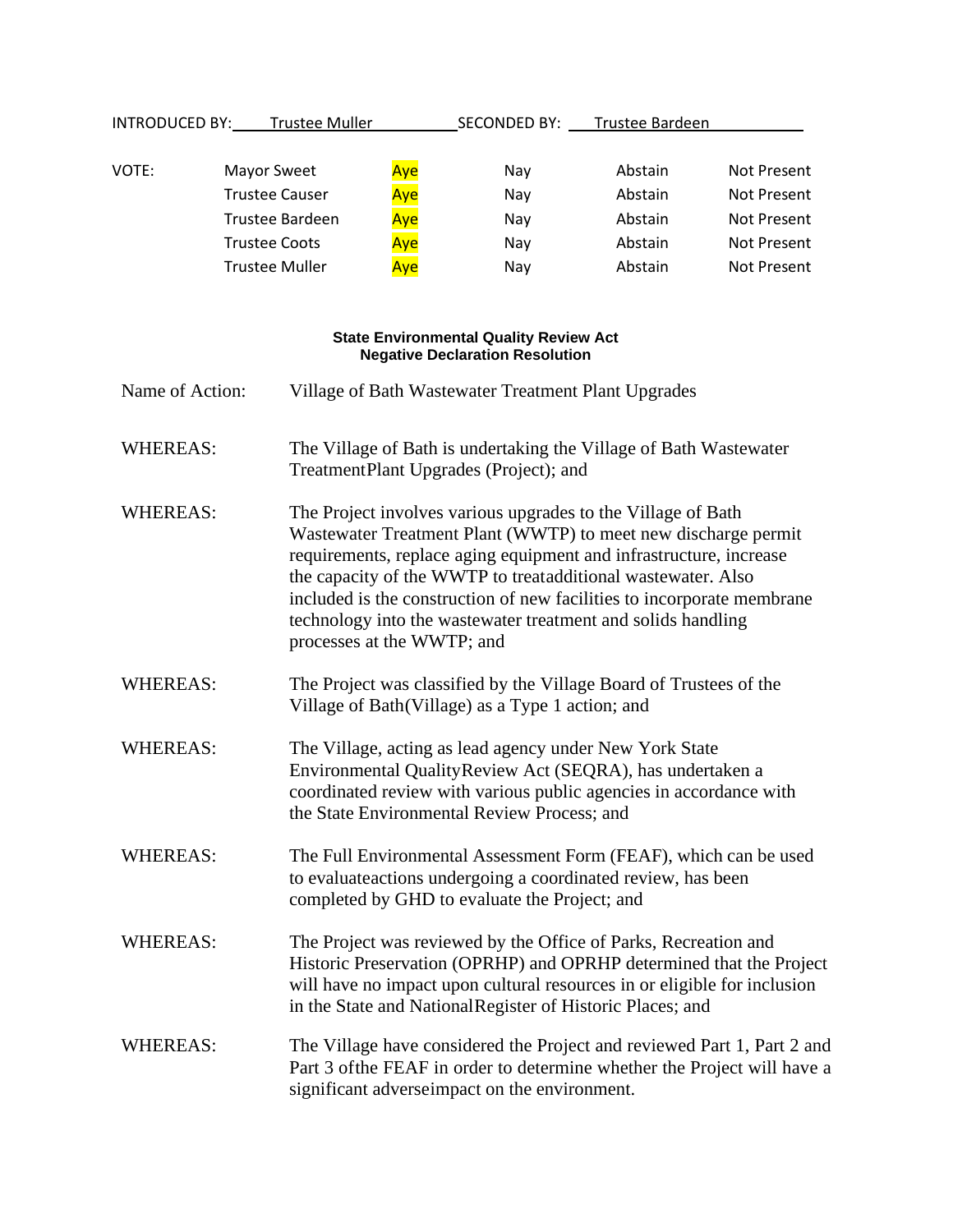NOW THEREFORE

BE IT RESOLVED: Based upon the thorough and careful review of the project under SEQRA, the Village hereby determines that the Project will not result in any significant adverseenvironmental impacts and hereby issues a negative declaration for the Project pursuant to SEQRA.

**WWTP Upgrades: Bond Resolution:**

> **BOND RESOLUTION OF THE BOARD OF TRUSTEES OF THE VILLAGE OF BATH, STEUBEN COUNTY, NEW YORK (THE "VILLAGE"), AUTHORIZING THE CONSTRUCTION, RECONSTRUCTION AND INSTALLATION OF UPGRADES AND IMPROVEMENTS TO THE VILLAGE'S EXISTING WASTEWATER TREATMENT FACILITY; STATING THE MAXIMUM ESTIMATED COST THEREOF IS \$26,900,000; APPROPRIATING SAID AMOUNT THEREFOR; AND AUTHORIZING THE ISSUANCE OF UP TO \$26,900,000 IN SERIAL BONDS OF THE VILLAGE TO FINANCE A PORTION OF SAID APPROPRIATION**

**WHEREAS**, the Board of Trustees (the "Board") of the Village of Bath, Steuben County, New York (the "Village"), by a bond resolution adopted on January 6, 2014 (the "2014 Bond Resolution") authorized the issuance of serial bonds and bond anticipation notes of the Village in the principal amount of \$15,500,000 to undertake a project consisting of the construction, reconstruction and installation of upgrades and improvements to the Village's existing wastewater treatment facility (the "2014 Project");

**WHEREAS**, by resolution adopted on January 6, 2014, the Board determined that the 2014 Project constituted a "Type II" action under the State Environmental Quality Review Act, and the regulations promulgated hereunder (collectively, "SEQRA"), and that no further action was required of the Board under SEQRA in connection with the 2014 Project; and

**WHEREAS**, as a result of the expansion of the improvements to be undertaken from what was included in the 2014 Project, the Village Board, acting as lead agency under SEQRA, by resolution adopted January 19, 2016, determined (i) this was a substantial change within the meaning of SEQRA necessitating a revised determination under SEQRA as to the 2014 Project's environmental impact, (ii) that the actions included in the 2014 Project as expanded constitute an "Unlisted" action within the meaning of SEQRA, (iii) that the Village had conducted a coordinated review of such expanded 2014 Project in accordance with SEQRA, and (iv) that the expanded 2014 Project will not have a significant adverse impact on the environment and adopted a negative declaration under SEQRA to such affect; and

**WHEREAS**, as a result of the expansion of the improvements undertaken from what was included in the 2016 Project, the Village Board, acting as lead agency under SEQRA, by resolution adopted January 16, 2018, determined (i) this was a substantial change within the meaning of SEQRA necessitating a revised determination under SEQRA as to the 2016 Project's environmental impact, (ii)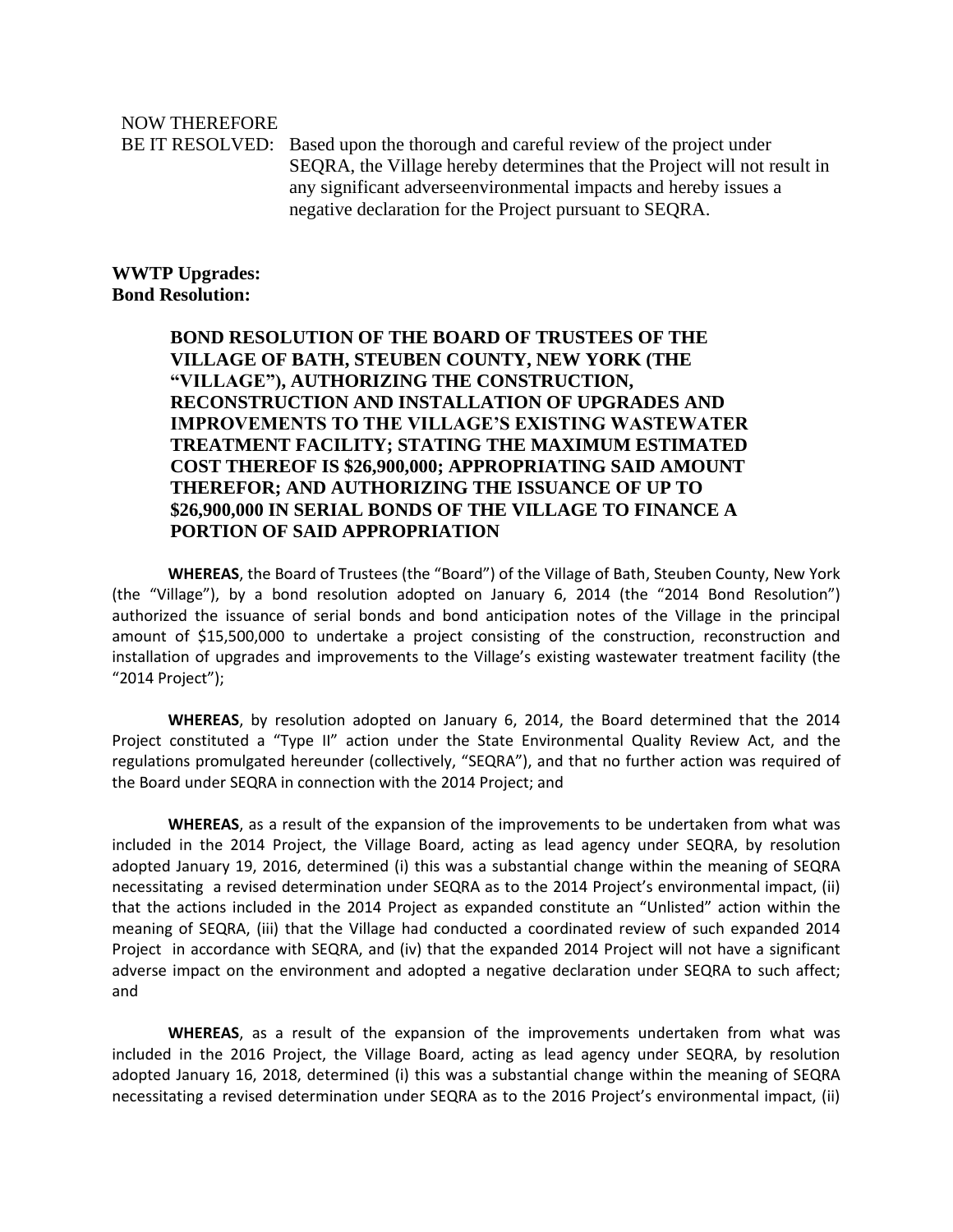that the actions included in the 2016 Project as expanded constitute an "Unlisted" action within the meaning of SEQRA, (iii) that the Village had conducted a coordinated review of such expanded 2016 Project in accordance with SEQRA, and (iv) that the expanded 2016 Project will not have a significant adverse impact on the environment and adopted a negative declaration under SEQRA to such affect; and

**WHEREAS**, the Board, by its Amended and Restated Bond Resolution, adopted on April 2, 2018 (the "First Amended and Restated Bond Resolution"), amended and restated the 2014 Bond Resolution in its entirety for the purpose of (A) revising and expanding the specific objects or purposes for which the Village's bonds are authorized to be issued; and (B) increasing the maximum estimated cost of the improvements authorized to be undertaken and the maximum authorized principal amount of serial bonds to be issued from \$15,500,000 to \$23,600,000; and

**WHEREAS**, the Board, by its Second Amended and Restated Bond Resolution, adopted on June 21, 2021 (the "Second Amended and Restated Bond Resolution"), amended and restated in its entirety the 2014 Bond Resolution, as previously amended and restated by First Amended and Restated Bond Resolution, for the purpose of (A) further revising and expanding the specific objects or purposes for which the Village's bonds are authorized to be issued; and (B) increasing the maximum estimated cost of the improvements authorized to be undertaken and the maximum authorized principal amount of serial bonds to be issued from \$23,600,000 to \$26,900,000; and

**WHEREAS**, to date, the Village has borrowed an aggregate amount of \$4,538,757 through New York State Environmental Facilities Corporation ("EFC") in order to finance portions of the 2014 Project, has determined (i) that the Village will no longer proceed to complete the 2014 Project or undertake further financing of the 2014 Project as authorized pursuant to the 2014 Bond Resolution as amended and restated on April 2, 2018 and June 21, 2021, (ii) has caused GHD, the Village's engineers, to prepare a revised engineering report entitled "Village of Bath Wastewater Treatment Plant Upgrades" dated March 2, 2021, and on file in the office of the Village Clerk (the "2021 Engineer's Report") incorporating certain technological changes and describing upgrades and improvements to be constructed, reconstructed and installed at the Village's wastewater treatment facility, including all related, ancillary and appurtenant facilities, improvements, equipment, machinery and apparatus, and all planning, design, engineering, legal and permitting costs in connection therewith and the financing thereof (the "2021 Project"), at a total estimated maximum cost not to exceed \$26,900,000; and

**WHEREAS,** the Village Board by resolution adopted on September 21, 2020, determined that (i) the actions and improvements to be included in the 2021 Project constitute a "Type I" action pursuant to the provisions of the New York State Environmental Quality Review Act and the regulations promulgated thereunder (6 NYCRR Part 617) (collectively, "SEQRA"), (ii) the Village Board assumed lead agency status for purposes of conducting a coordinated review of the 2021 Project for purposes of SEQRA, and (iii) the Village authorized its utility department, Bath Electric, Gas and Water Systems, and its consultant, GHD Consulting Services Inc., to contact those entities that are potentially involved agencies under SEQRA and seek their concurrence with the Village serving as SEQRA lead agency for the proposed upgrades; and

**WHEREAS**, the Village Board by resolution adopted immediately prior to the adoption of this resolution, determined that (i) the 2021 Project will not result in any significant adverse environmental impacts, and (ii) a "negative declaration" has been issued and circulated, in accordance with the requirements of SEQRA; and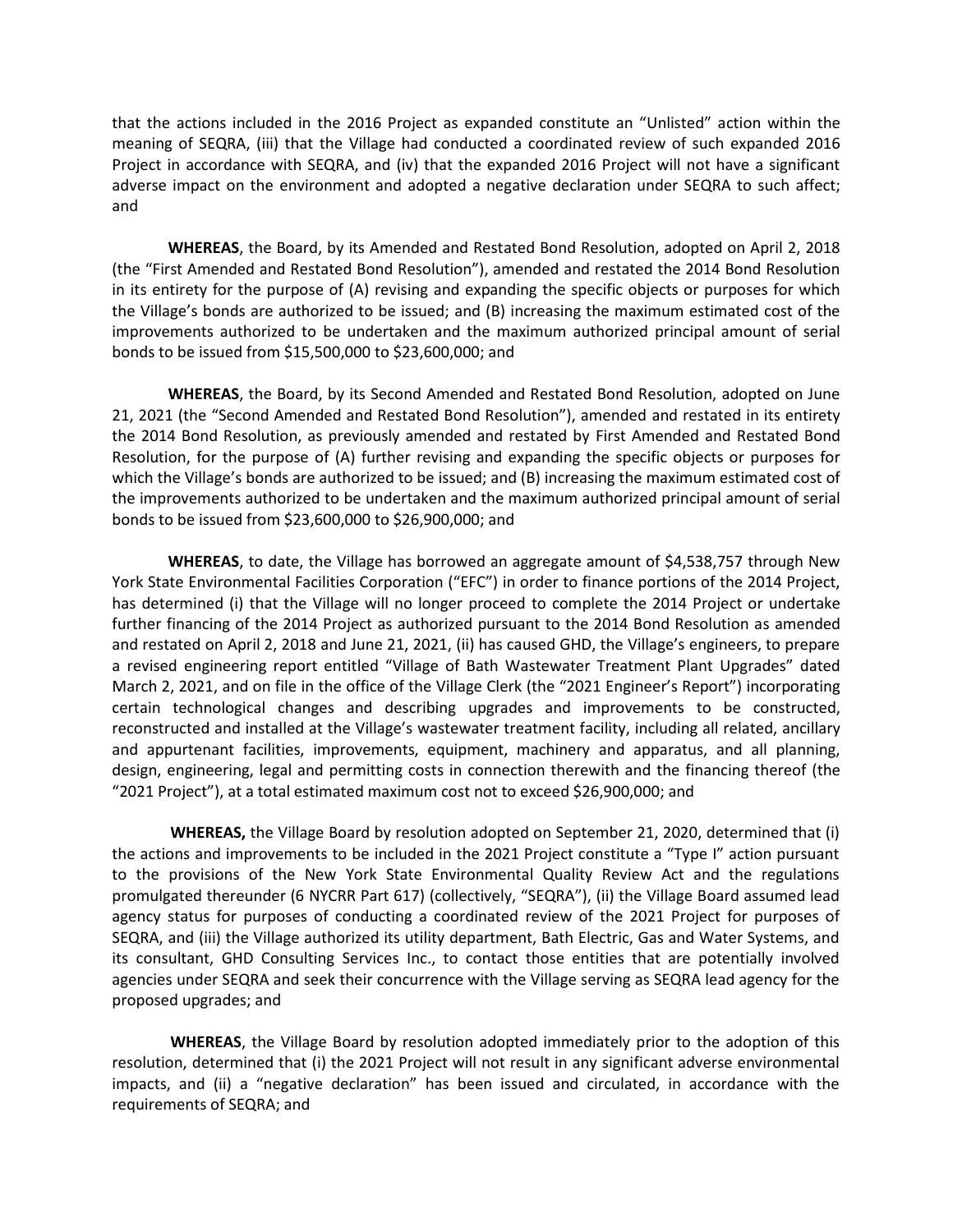**WHEREAS**, the Board of Trustees now wishes to rescind the 2014 Bond Resolution as amended and restated, appropriate funds for the 2021 Project and authorize the issuance of the Village's serial bonds and bond anticipation notes to be issued to finance such appropriation;

**NOW, THEREFORE, BE IT RESOLVED**, by the Board of Trustees of the Village of Bath, Steuben County, New York (by the favorable vote of not less than two-thirds of all the members of such body), as follows:

SECTION 1. The object or purpose (hereinafter referred to as the "purpose") to be financed pursuant to this resolution is the cost of the 2021 Project as described in the recitals hereof. The total estimated maximum cost of such improvements, including preliminary costs and costs incidental thereto and the financing thereof, is \$26,900,000 and said amount is hereby appropriated therefor. The plan of financing shall consist of (i) the issuance of up to \$26,900,000 in serial bonds of the Village authorized to be issued pursuant to Section 1 of this resolution, or bond anticipation notes issued in anticipation of such serial bonds, (ii) the application of grant monies expected to be received by the Village from the State of New York Environmental Facilities Corporation including Drinking Water State Revolving Fund and Water Infrastructure Improvement Act grants, Rural Development Water and Environment Program grants from the United States Department of Agriculture, and State of New York Community Development Block Grants, and (iii) unless paid from other sources, the levy and collection of taxes on all taxable real property of the Village to pay the principal of such bonds or notes and the interest thereon as the same become due and payable.

SECTION 2. Bonds of the Village in the principal amount of \$26,900,000 are hereby authorized to be issued pursuant to the provisions of Local Finance Law, constituting Chapter 33-a of the Consolidated Laws of the State of New York (the "Law") to finance the cost of the purpose described in Section 1 above.

SECTION 3.

(a) It is hereby determined that the object or purpose referenced in Section 1 hereof is described in subdivision 1 of paragraph (a) of Section 11.00 of the Law, and that the period of probable usefulness of said object or purpose pursuant to subdivision 4. of paragraph (a) of Section 11.00 of the Law is 40 years.

(b) The proposed maturity of the bonds authorized by this resolution will exceed five (5) years.

SECTION 4. Current funds are not required to be provided prior to the issuance of the bonds authorized by this resolution or any notes issued in anticipation of the sale of said bonds.

SECTION 5. The expected source of funds to be used initially to pay for the expenditures authorized to be financed by Section 1 of this resolution on an interim basis shall be from moneys held in various accounts of the Village. The Village then reasonably expects to reimburse such expenditure with the proceeds of the bonds or bond anticipation notes authorized by Section 1 of this resolution. This resolution shall constitute the declaration of the Village's "official intent" to reimburse the expenditures authorized by Section 1 hereof with the proceeds of the bonds and/or notes authorized herein, as required by United States Treasury Regulation Section 1.150-2.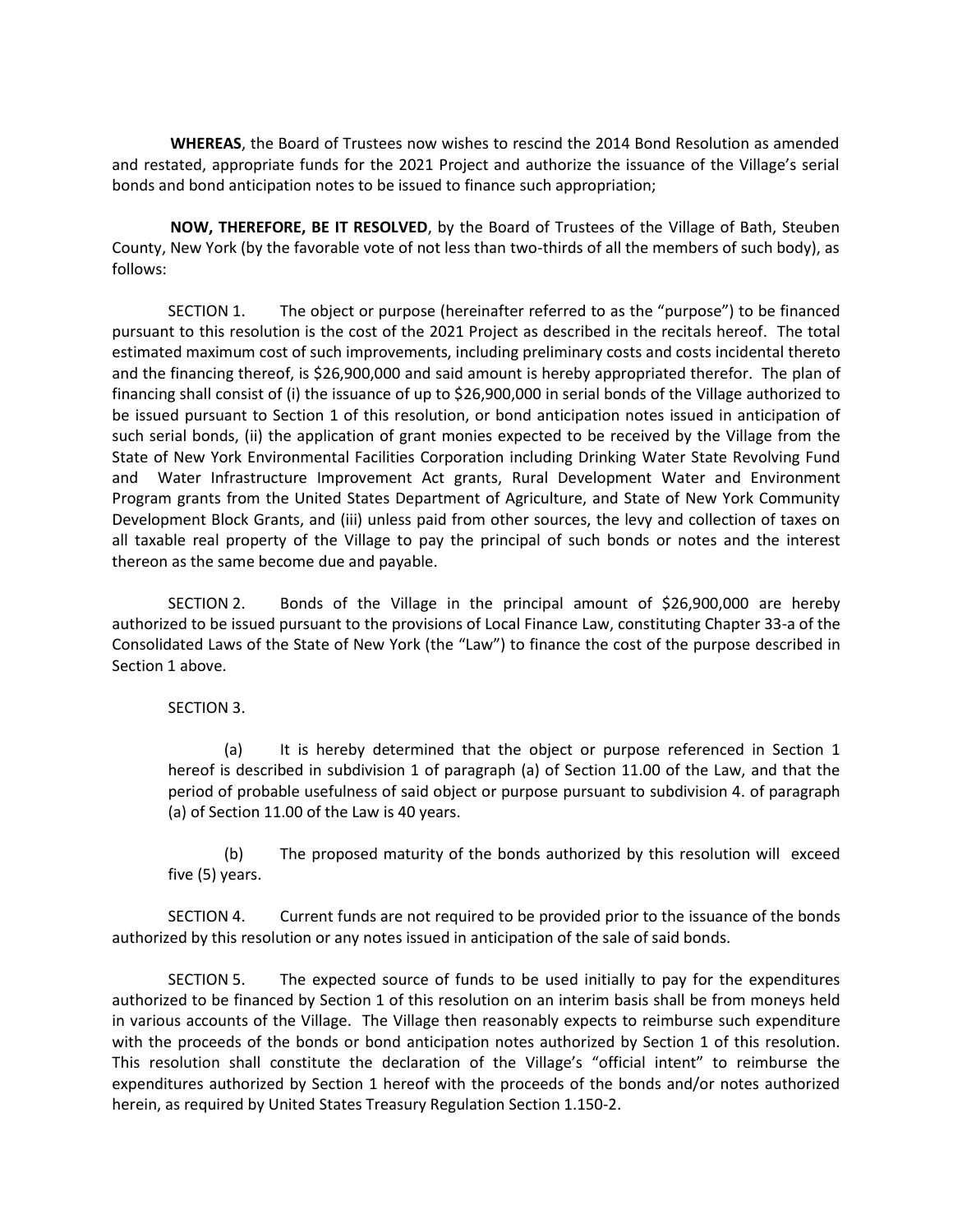SECTION 6. Each of the serial bonds authorized by this resolution and any notes issued in anticipation of said bonds shall contain the recital of validity prescribed by Section 52.00 of the Law and said serial bonds and any notes issued in anticipation of said bonds shall be general obligations of the Village, payable as to both principal and interest by a general tax upon all the real property within the Village. The faith and credit of said Village are hereby irrevocably pledged for the payment of the principal of and interest on such bonds and/or notes as the same respectively become due and payable. An annual appropriation shall be made in each year sufficient to pay the principal of and interest on such bonds and/or notes becoming due and payable in such year.

SECTION 7. Subject to the provisions of this resolution and of the Law, pursuant to the provisions of Section 21.00 of the Law relative to the authorization of bonds with substantially level or declining annual debt service, Section 30.00 relative to the authorization of the issuance of bond anticipation notes or the renewals of said notes and of Sections 50.00, 56.00 to 60.00, 62.10, 63.00 and 168.00 of the Law, the powers and duties of the Board of Trustees relative to authorizing bond anticipation notes and prescribing the terms, form and contents and as to the sale and issuance of the bonds herein authorized, or the renewals thereof, and relative to executing agreements for credit enhancement, are hereby delegated to the Village Treasurer, the chief fiscal officer of the Village (the "Village Treasurer"). Further, in connection with bonds and bond anticipation notes issued under the authority of Section 1 hereof, the power to contract with and sell bonds and bond anticipation notes to the New York State Environmental Facilities Corporation pursuant to Section 169.00 of the Law and to approve the terms, form and content of such bonds and bond anticipation notes, consistent with the provisions of the Law, is hereby delegated to the Village Treasurer. Further, pursuant to subdivision b. of Section 11.00 of the Law, in the event that bonds to be issued for the object or purpose authorized by this resolution are combined for sale, pursuant to subdivision c. of Section 57.00 of the Law, with bonds to be issued for one or more objects or purposes authorized by other resolutions of this Board of Trustees, then the power of the Board of Trustees to determine the "weighted average period of probable usefulness" (within the meaning of subdivision a. of Section 11.00 of the Law) for such combined objects or purposes is hereby delegated to the Village Treasurer, as the chief fiscal officer of the Village.

SECTION 8. The Village Treasurer is hereby further authorized, at her sole discretion, to execute a project financing and loan agreement, and any other agreements with the New York State Department of Environmental Conservation and/or the New York State Environmental Facilities Corporation, including amendments thereto, and including any instruments (or amendments thereto) in the effectuation thereof, in order to effect the financing or refinancing of the specific object or purpose described in Section 1 hereof, or a portion thereof, by a serial bond, and, or a bond anticipation note issue in the event of the sale of same to the New York State Environmental Facilities Corporation.

SECTION 9. Such bonds or notes shall be in fully registered form and shall be signed in the name of the Village of Bath, Steuben County, New York, by the manual or facsimile signature of the Village Treasurer and a facsimile of its corporate seal shall be imprinted or impressed thereon and may be attested by the manual or facsimile signature of the Village Clerk.

SECTION 10. The Village Treasurer is hereby authorized to take such actions and execute such documents as may be necessary to ensure the continued status of the interest on the bonds authorized by this resolution, and any notes issued in anticipation thereof, as excludable from gross income for federal income tax purposes pursuant to Section 103 of the Internal Revenue Code of 1986,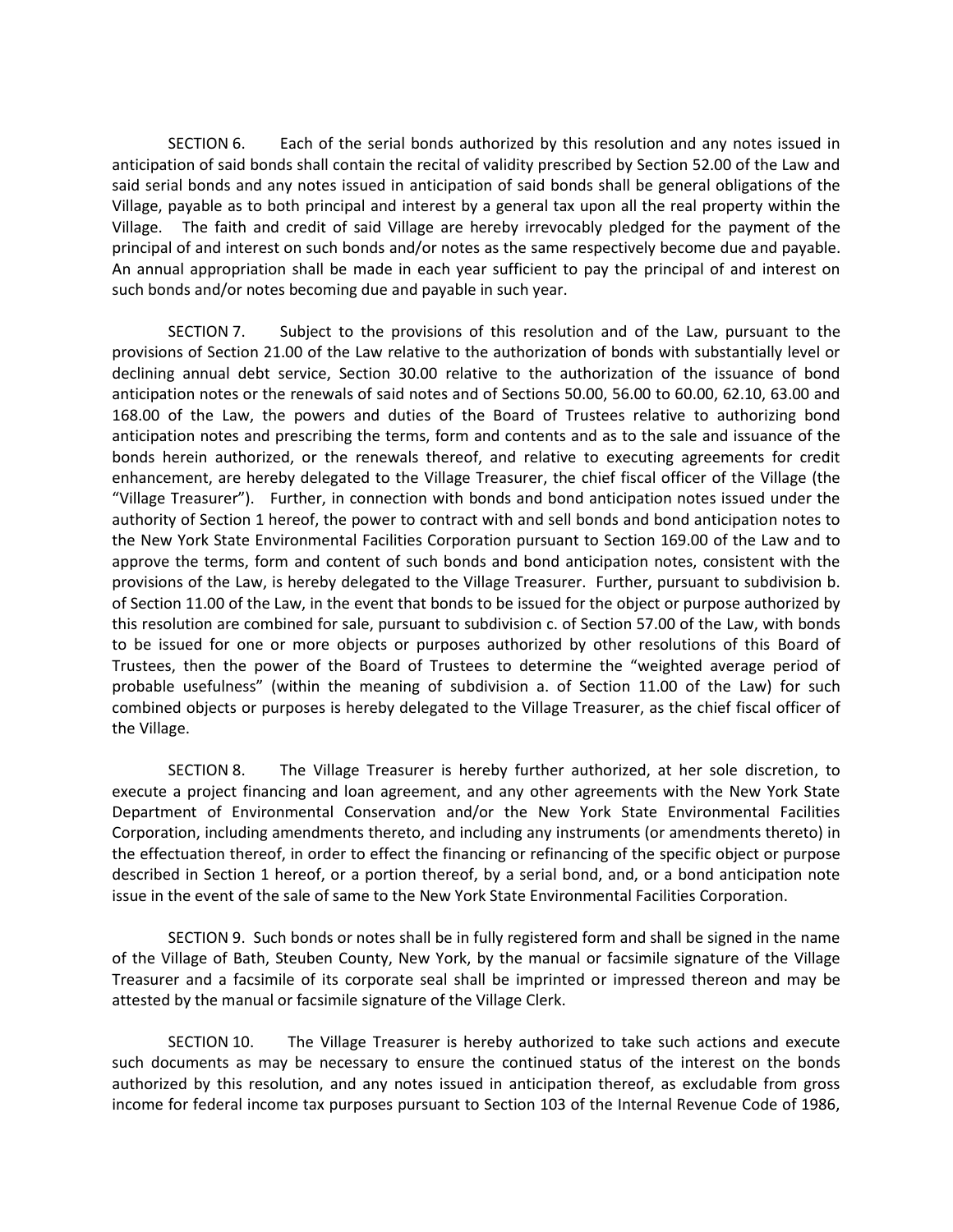as amended (the "Code") and to designate the bonds authorized by this resolution, and any notes issued in anticipation thereof, as "qualified tax-exempt bonds" in accordance with Section 265(b)(3)(B)(I) of the Code.

SECTION 11. The Village Treasurer is hereby further authorized to enter into a continuing disclosure undertaking with or for the benefit of the initial purchasers of the bonds or notes authorized by this resolution in compliance with the provisions of Rule 15c2-12, promulgated by the Securities and Exchange Commission pursuant to the Securities Exchange Act of 1934.

SECTION 12. The 2014 Bond Resolution, as amended and restated on April 2, 2018 and June 21, 2021 is hereby repealed, except to the extent that the Village has contracted indebtedness in the amount of \$4,538,757 and advanced funds in the amount of \$300,000 pursuant to such resolution.

SECTION 13. The validity of the bonds authorized by this resolution and of any bond anticipation notes issued in anticipation of said bonds may be contested only if:

(a) such obligations are authorized for an object or purpose for which the Village is not authorized to expend money; or

(b) the provisions of law which should be complied with at the date of the publication of such resolution are not substantially complied with,

and an action, suit or proceeding contesting such validity is commenced within twenty (20) days after the date of such publication; or

(c) such obligations are authorized in violation of the provisions of the Constitution.

SECTION 14. In accordance with Section 36.00 of the Law, this Resolution is subject to permissive referendum in the manner prescribed by Article 9 of the Village Law of the State of New York (the "Village Law"). The Village Clerk is authorized and directed, within ten (10) days after the date of adoption of this Resolution by the Board, to post and publish a notice with respect to this Resolution satisfying the requirements of Section 9-900 of the Village Law, which shall set forth the date of adoption of this Resolution, shall contain an abstract hereof, shall specify that this resolution was adopted subject to a permissive referendum, and shall be in the form below. Such notice shall be published in the official newspaper of the Village for such purposes.

### PUBLIC NOTICE VILLAGE OF BATH, STEUBEN COUNTY, NEW YORK

PLEASE TAKE NOTICE that on September 20, 2021, the Board of Trustees of the Village of Bath, Steuben County, New York, adopted a bond resolution entitled:

"BOND RESOLUTION OF THE BOARD OF TRUSTEES OF THE VILLAGE OF BATH, STEUBEN COUNTY, NEW YORK (THE "VILLAGE"), AUTHORIZING THE CONSTRUCTION, RECONSTRUCTION AND INSTALLATION OF UPGRADES AND IMPROVEMENTS TO THE VILLAGE'S EXISTING WASTEWATER TREATMENT FACILITY; STATING THE MAXIMUM ESTIMATED COST THEREOF IS \$26,900,000; APPROPRIATING SAID AMOUNT THEREFOR;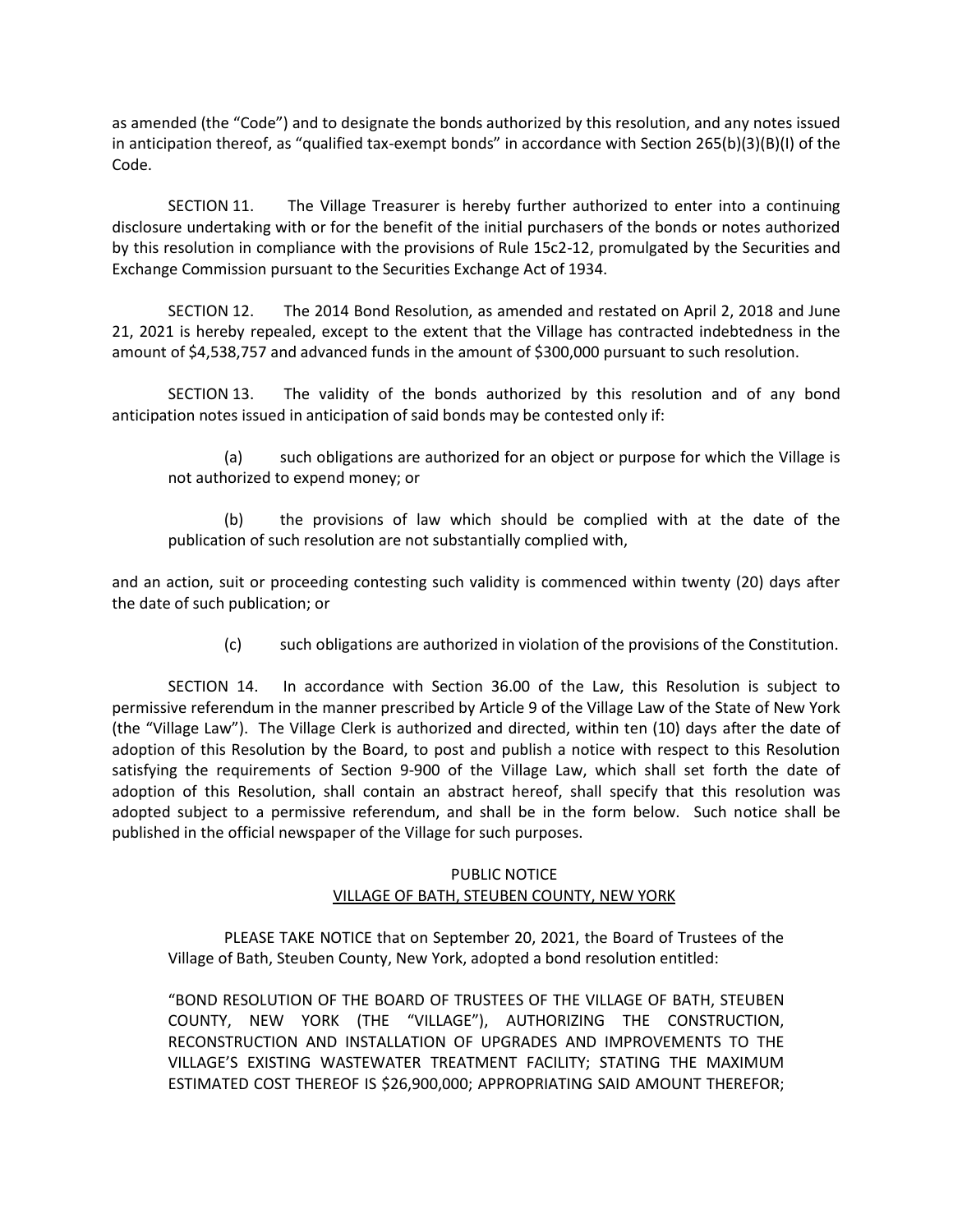AND AUTHORIZING THE ISSUANCE OF UP TO \$26,900,000 IN SERIAL BONDS OF THE VILLAGE TO FINANCE A PORTION OF SAID APPROPRIATION"

an abstract of which bond resolution concisely stating the purpose and effect thereof, being as follows:

FIRST: STATING object or purpose (hereinafter referred to as the "purpose") to be financed pursuant to this resolution is cost of certain improvements to the Village's wastewater treatment plant ("WWTP") as outlined in a certain engineering report as prepared by GHD, the Village engineers, entitled "Village of Bath Wastewater Treatment Plant Upgrades" dated March 2, 2021, and on file in the office of the Village Clerk, including all related, ancillary and appurtenant facilities, improvements, equipment, machinery and apparatus, and all planning, design, engineering, legal and permitting costs in connection therewith and the financing thereof (the "2021 Project"); STATING the total estimated maximum cost of the purpose, including preliminary costs and costs incidental thereto and the financing thereof, is \$26,900,000; APPROPRIATING said amount for such purposes; and STATING the plan of financing shall consist of (i) the issuance of up to \$26,900,000 in serial bonds of the Village authorized to be issued pursuant to Section 1 of this resolution, or bond anticipation notes issued in anticipation of such serial bonds, (ii) the application of grant monies expected to be received by the Village from the State of New York Environmental Facilities Corporation including Drinking Water State Revolving Fund and Water Infrastructure Improvement Act grants, Rural Development Water and Environment Program grants from the United States Department of Agriculture, and State of New York Community Development Block Grants, and (iii) unless paid from other sources, the levy and collection of taxes on all taxable real property of the Village to pay the principal of such bonds or notes and the interest thereon as the same become due and payable;

SECOND: AUTHORIZING the issuance of bonds in the principal amount of \$26,900,000 pursuant to the Local Finance Law of the State of New York to finance said appropriation for the purpose described in Section 1 of said bond resolution;

THIRD: DETERMINING and STATING that the object or purpose referenced in Section 1 hereof is described in subdivision 1 of paragraph (a) of Section 11.00 of the Law, and that the period of probable usefulness of said object or purpose pursuant to subdivision 4. of paragraph (a) of Section 11.00 of the Law is 40 years;

FOURTH: STATING that current funds are not required to be provided prior to the issuance of said bonds or any notes issued in anticipation of the sale of said bonds;

FIFTH: DETERMINING that said bonds and any bond anticipation notes issued in anticipation of said bonds shall be general obligations of the Village; and PLEDGING to their payment the faith and credit of the Village;

SIXTH: DELEGATING to the Village Treasurer the powers and duties as to the issuance of said bonds and any bond anticipation notes issued in anticipation of said bonds, or the renewals thereof, the power to contract with and issue bonds and bond anticipation notes to the New York State Environmental Facilities Corporation and to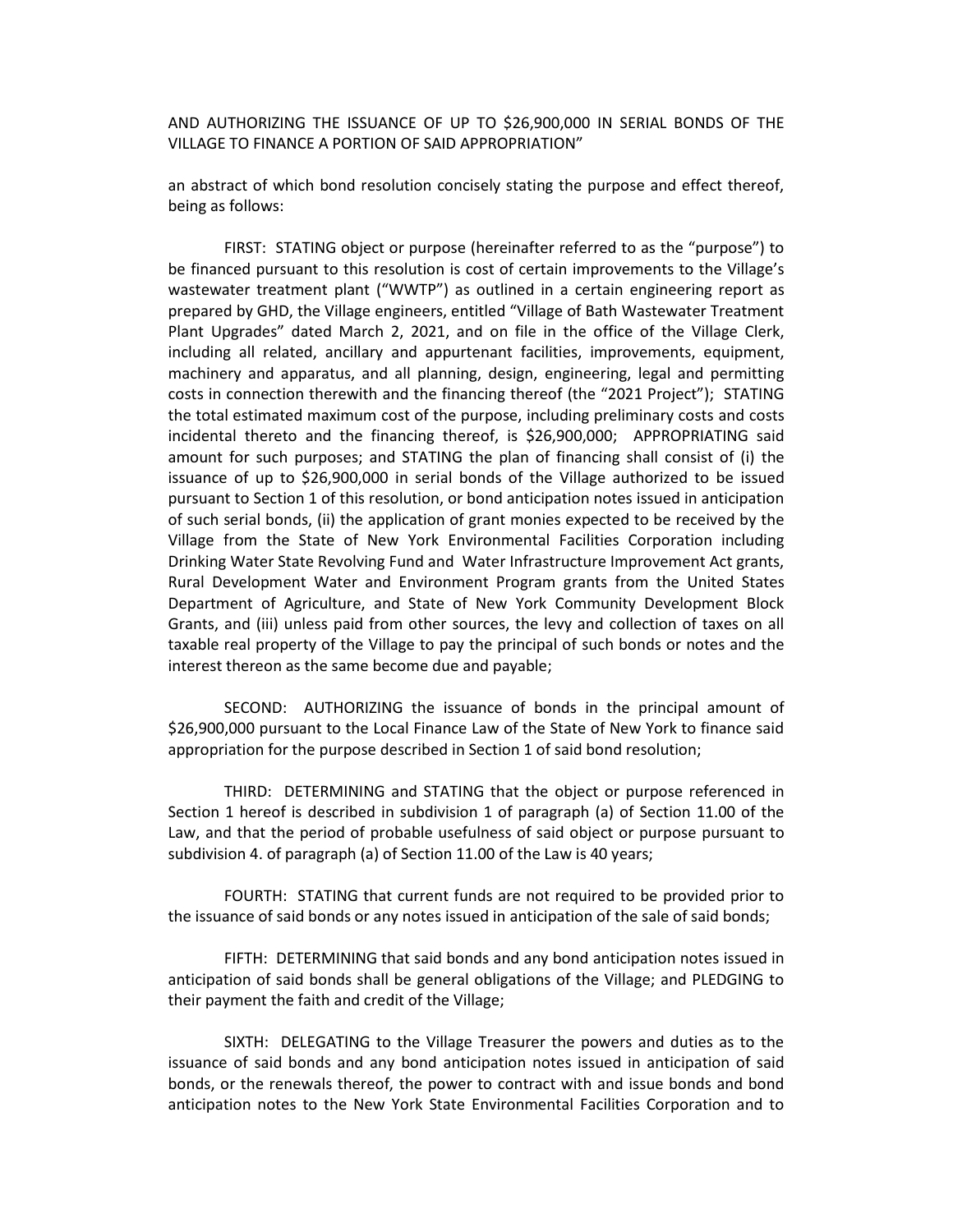approve the terms, form and content of such bonds and bond anticipation notes, and in the event that bonds to be issued for the object or purpose authorized by the resolution are combined for sale, the power to determine the "weighted average period of probable usefulness" for such combined objects or purposes;

SEVENTH: DELEGATING to the Village Treasurer the authority to execute a project financing and loan agreement, and any other agreements with the New York State Department of Environmental Conservation and/or the New York State Environmental Facilities Corporation, including amendments thereto, in order to effect the financing or refinancing of the specific object or purpose described in the resolution;

EIGHTH: STATING that the proceeds of said bonds and any bond anticipation notes issued in anticipation thereof may be applied to reimburse the Village for expenditures made after the effective date of this bond resolution for the purpose for which said bonds are authorized; and

NINTH: DETERMINING that the bond resolution is subject to a permissive referendum.

DATED: September 20, 2021 Jacqueline Shroyer, Village Clerk

SECTION 14. In accordance with the Village Law, this resolution will take effect thirty (30) days after the date of its adoption, unless prior to the close of such thirty-day period there is filed with the Village Clerk a petition, subscribed and acknowledged by at least twenty percent (20%) qualified electors of the Village, as shown on the Village's register of electors for the last general Village election, protesting against this resolution and requesting that it be submitted for approval or disapproval by the qualified electors of the Village. If such a qualifying petition is filed, a proposition for approval of this resolution shall be submitted at a special election held not less than ten (10) and not more than sixty (60) days after the filing of such petition. As soon as reasonably possible after the date that this resolution takes effect, the Village Clerk is hereby authorized and directed to cause a copy of this resolution, or a summary thereof, to be published in in the official newspaper of the Village for such purposes, together with a notice of the Village Clerk in substantially the form provided in Section 81.00 of the Law.

The question of the adoption of the foregoing resolution was duly put to a vote on roll call, which resulted as follows:

|                       | AYES: | NAYS: |
|-----------------------|-------|-------|
| Trustee Bardeen       | x     |       |
| <b>Trustee Causer</b> | x     |       |
| Trustee Coots         | х     |       |
| Trustee Muller        | x     |       |
| Mayor Sweet           | x     |       |
|                       |       |       |

The resolution was thereupon declared duly adopted by a vote of  $\overline{5}$  ayes and  $\overline{0}$  nays.

### **Adjourn Regular Meeting/Executive Session:**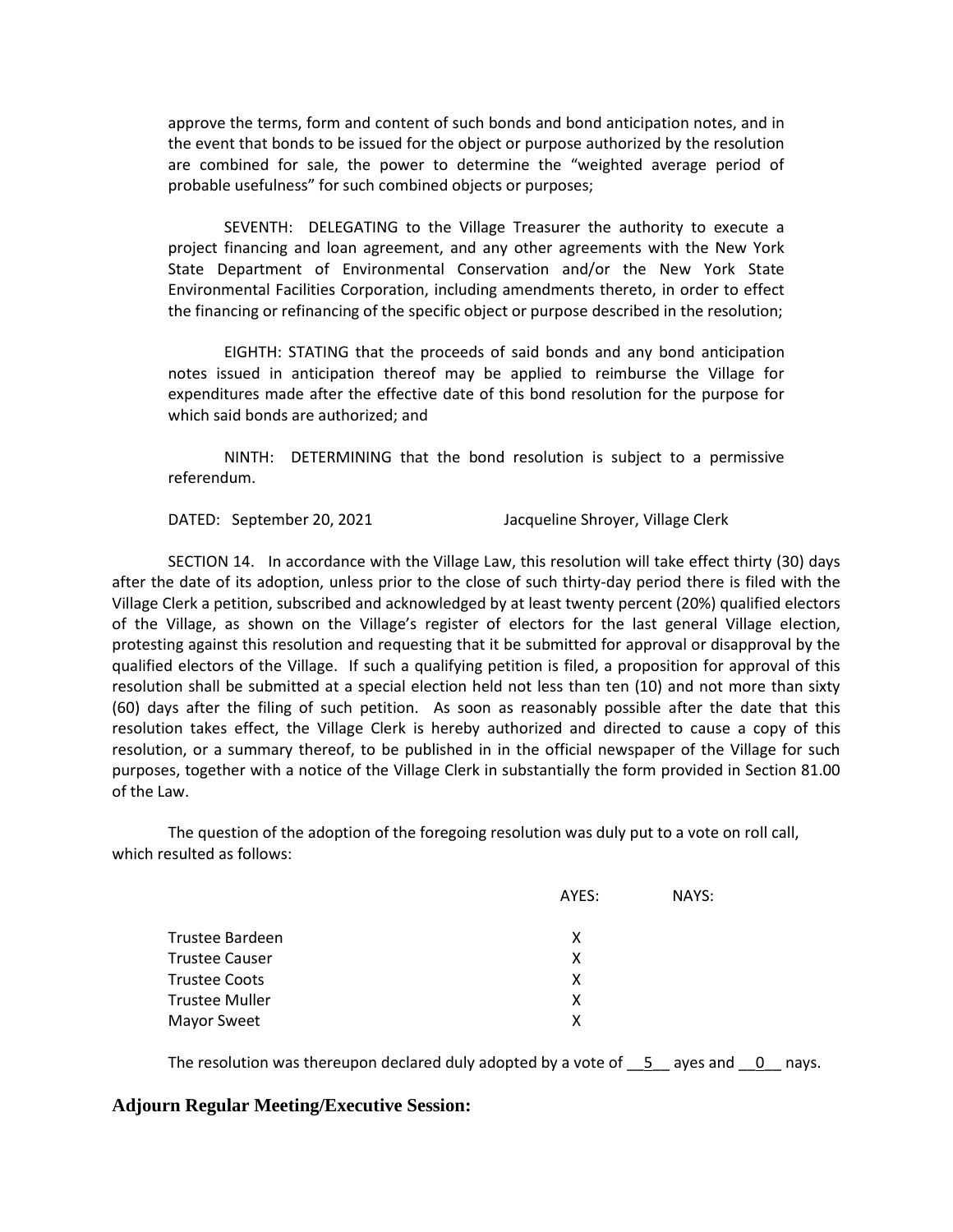Motion made by Trustee Bardeen, seconded by Trustee Coots to adjourn the regular meeting of the Board of Trustees of the Village of Bath at 6:31 p.m. to go into executive session for contract purposes, and for the medical, financial, credit, or employment history of a particular person or corporation, or matters leading to the appointment, employment, promotion, demotion, discipline, suspension, dismissal, or removal of a particular person or corporation. All present were in favor and the motion was carried.

### **Return to Regular Session:**

Motion made by Trustee Bardeen, seconded by Trustee Coots to return to regular session at 6:43 p.m. All present were in favor and the motion was carried.

### **Memorandum of Agreement with PBA:**

# RESOLUTION VILLAGE OF BATH BOARD OF TRUSTEES BATH, NEW YORK

DATE APPROVED: Monday, September 20, 2021 INTRO. DATE: Monday, September 20, 2021

| <b>INTRODUCED BY:</b> | <b>Trustee Coots</b>  |     | SECONDED BY: | <b>Trustee Bardeen</b> |             |
|-----------------------|-----------------------|-----|--------------|------------------------|-------------|
| VOTE:                 | <b>Mayor Sweet</b>    | Aye | Nav          | Abstain                | Not Present |
|                       | <b>Trustee Causer</b> | Aye | Nay          | Abstain                | Not Present |
|                       | Trustee Bardeen       | Aye | Nay          | Abstain                | Not Present |
|                       | <b>Trustee Coots</b>  | Aye | Nay          | Abstain                | Not Present |
|                       | <b>Trustee Muller</b> | Ave | Nav          | Abstain                | Not Present |

### **APPROVING MEMORANDUM OF AGREEMENT WITH PBA REGARDING VILLAGE'S PROCEDURES FOR CERTAIN FOIL REQUESTS**

WHEREAS, counsel for the Village of Bath ("Village") and the Bath Police Benevolent Association, Inc. ("PBA") have conferred regarding the Village's procedures for processing requests under the New York State Freedom of Information Law ("FOIL") for access to police officer disciplinary/personnel records; and

WHEREAS, the Village and the PBA have negotiated a written Memorandum of Agreement ("MOA") regarding same; and

WHEREAS, the Village has been advised that the PBA's members have ratified said MOA;

NOW, THEREFORE BE IT RESOLVED that this Board of Trustees hereby approves the terms of said MOA, and also hereby authorizes the Mayor to execute the MOA on behalf of the Village.

### **Adjournment:**